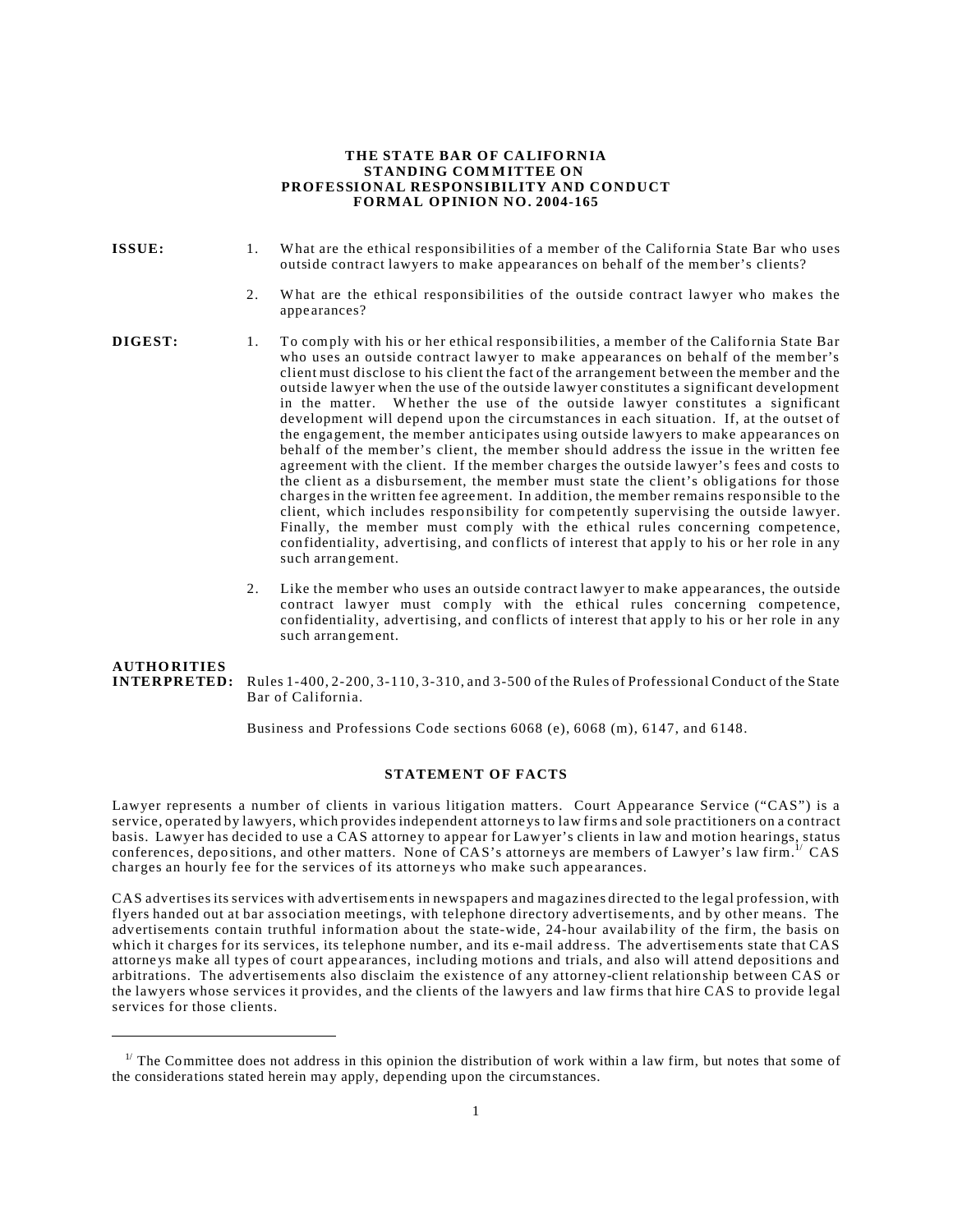### **DISCUSSION**

#### A. Lawyer's Ethical Duties

## 1. Lawyer's Duty of Competence

Rule 3-110(A)<sup>2/</sup> states: "A member shall not intentionally, recklessly, or repeatedly fail to perform legal services with competence."<sup>3/</sup> Lawyer's satisfaction of this duty will be measured not just by his own performance, but also by the adequacy of Lawyer's supervision of the CAS lawyer; Lawyer's decision to deleg ate a task does not deleg ate his own duty of competent representation. As the discussion to rule 3-110 points out: "The duties set forth in rule 3-110 include the duty to supervise the work of subordinate attorney and non-attorney employees or agents." Thus, even if Lawyer is not making the appearance, he still has a duty to supervise competently the CAS lawyer who is appearing in his stead.

What constitutes competence depends upon the facts. For example, Lawyer may retain CAS on short notice. Indeed, CAS advertises its ability to cover "emergen cies" where the hiring lawyer learns at the last moment that he or she cannot make a particular hearing or appearance. This could lead to situations in which the CAS lawyer making the appearance does not have the time to learn what he or she may need to know to perform competently for that appearance. Similar concerns may arise if, in a hearing, the court addresses issues or matters which the CAS lawyer is not prepared to handle, or an outside lawyer is unable to perform other legal services competently.

At a minimum, Lawyer must adequa tely prepare the CAS lawyer for the appearance and the CAS lawyer must be competent to handle the appearance. In those situations where the CAS lawyer cannot be adequately prepared to represent the client in the appearance, Lawyer may not send the CAS lawyer to the appearance in his place, or permit him to provide other legal services.

The Committee recognizes that there may be some exigent circumstances in which Lawyer will have no choice other than to have another lawyer appear in his place. If, in these circumstance s, the CAS lawyer making the appearance cannot be adequately prepared to represent the client competently on all the matters before the court, Lawyer should directly, or through the CAS lawyer, attempt to continue the matter or limit the scope of the appearance to matters which the CAS lawyer can be adequately prepared to handle competently.

### 2. Lawyer's Duty To Inform His Clients

Rule 3-500 states: "A member shall keep a client reaso nably informed about significant developments relating to the employment or representation, including promptly complying with reaso nable requests for information and copies of significant documents when necessary to keep the client so informed." Business and Professions Code section 6068 (m) states that an attorney has a duty "[t]o respond promptly to reasonable status inquiries of clients and to keep clients reaso nably informed of significant developments in matters with regard to which the attorney has agreed to provide legal services." These authorities require Lawyer to inform his client that he has hired an outside lawyer or firm to make appearances on the client's behalf if the use of the outside lawyer or firm is a significant development.

As the Committee stated in California State Bar Formal Opn. No. 1994-138:

"Depending on the circumstance s, rule 3-500 and Business and Professions Code section 6068 (m) will gene rally require the law office to inform the client that an outside lawyer is involved in the client's representation if the outside lawyer's involvement is a significant development. In general, a client is entitled to know who or what entity is handling that client's representation. However, whether use of an outside lawyer constitutes a significant development for purposes of rule 3-500 and Business and Professions Code section 6068 (m) depends on the circumstances of the particular case. Relevant factors, any one of which may be sufficient to require disclosure, include the following: (i) whether respo nsibility for overseeing the client's matter is being changed; (ii) whether the new attorney will be performing a significant portion or aspect of the work; or (iii) whether staffing of the matter has been changed from what was spec ifically represented to or agreed with the client. (See L.A. Cty. Bar Assn.

 $2^{2}$  All rule references are to the Rules of Professional Conduct of the State Bar of California.

 $3'$  Rule 3-110(B) states: "For purposes of this rule 'competence' in any legal service shall mean to apply the 1) diligence, 2) learning and skill, and 3) mental, emotional, and physical ability reasonably necessary for the performance of such service."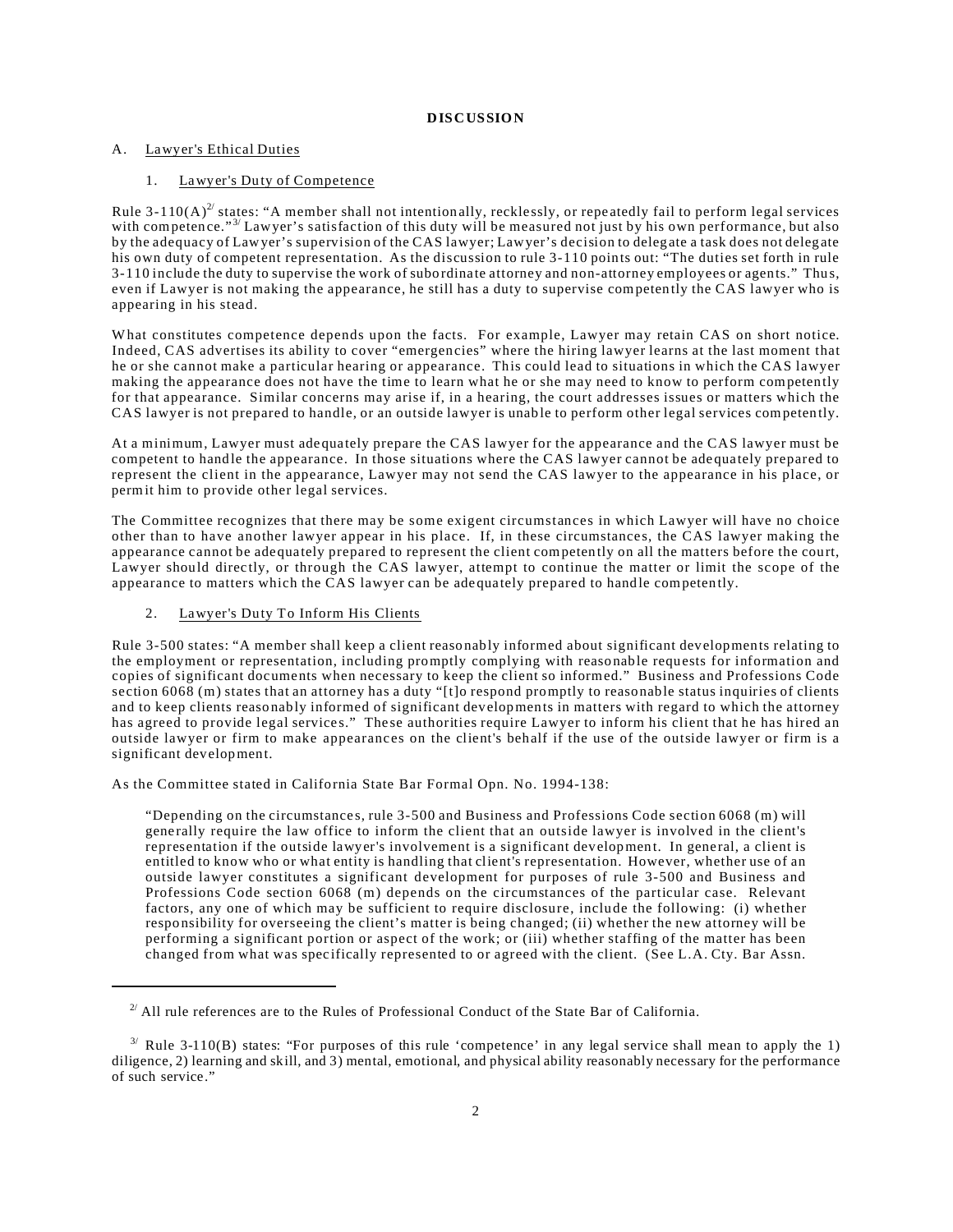Formal Opn. No. 473 .) The listed factors are not intended to be exhaustive, but are identified to provide guidance. $\cdot$ <sup>2</sup>

In addition to the foregoing factors, the Committee believes that the client's reaso nable expectation under the circumstances also is a consideration in determining whether the presence of a CAS lawyer in place of Lawyer is a significant development. If the client reaso nably expects Lawyer to be present at the appearance, the use of a CAS lawyer in his place could be a significant development that would trigger the duty to inform the client.<sup>5</sup>

## 3. Scope and Timing of Disclosure

When a duty to inform the client arises, whenever possible Lawyer should do so before a CAS lawyer makes an appearance on behalf of Lawyer's client. When making this disclosure, the Lawyer should provide enough information to afford the client the opportunity to consider whether the client is comfortable with the proposed staffing arrangement, or whether the client would prefer an alternative arrangement.

In addition, if, at the outset of the engagement, Lawyer anticipates using CAS lawyers to appear in the client's matter, Lawyer should address the issue in the written fee agreement with the client. <sup>6</sup> (See L.A. Cty. Bar Assn. Formal Opn. No. 473 ["[T]he attorney bears the respo nsibility to be reaso nably aware of the client's expectations regarding counsel working on client's matter because the respo nsibility can be read ily discharged by the attorney through a standard written retainer agreement or disclosure before or during the course of the representation."]; compare Cal. State Bar Formal Opn. No. 1994-138 at fn. 8 ["It would be prudent for the law firm to include the disclosure to the client in the attorney's initial retainer letter or make that disclosure as soon thereafter as the decision to hire is made."[.) If Lawyer charges CAS's fees and costs to the client as a disbursement, Business and Professions Code sections 6147 and 6148 require Lawyer to state the client's obligations for those charges in the written fee agreement, if contemplated at the time of the initial fee agreement, to the same extent as other costs charged to the client.

## 4. The Fee Arrangement between Lawyer and CAS

Rule 2-200 requires Lawyer to meet certain requirements when dividing a fee with another lawyer who is not his partner, associate, or co-shareholder.<sup>7/</sup> Rule 1-100(B)(4) defines an "associate" as "an employee or fellow

(continued...)

<sup>&</sup>lt;sup>4/</sup> Further, at least one court in California has held that informing the court of, and obtaining the client's consent to a contract attorney's appearing on behalf of the client ordinarily will be a prerequisite to the lawyer recovering fees. (*In re Wright* (C.D.Cal. Bkrtcy. 2003) 290 B.R. 145.) The *Wright* court concluded that to recover fees for an appearance by a contract lawyer in a Chapter 13 bankruptcy case, the lawyer who hired the contract lawyer must not only inform the court in the application of the fact that the lawyer has used a contract lawyer, but also must "demonstrate that the client agreed to the use and billing rate of [the] contract attorney if the firm contemplated [his or her] use at the time that the firm was employed." *Id.* at 156. Having determined the lawyer had failed to meet the foregoing requirements, the court denied the lawyer the fees requested for work performed by the contract lawyer. *Id.* at 157.

 $5/$  A recent opinion of the District of Columbia Bar suggested factors to consider in determining whether the use of a temporary lawyer is a material development that should be disclosed to the client, including the following: the length of time that the temporary attorney's involvement is expected to last; any indication from the client that it desires to have a regular cadre of lawyers who will develop expertise on its matters; and the degree of responsibility of the temporary lawyer and the amount of supervision that the temporary lawyer will receive from the employing firm. District of Columbia Bar Legal Ethics Comm., Opn. 284.

 $6/$  Business and Professions Code sections 6147 and 6148 state when written fee agreements are required and what, at a minimum, they must contain. Section 6147, concerning contingency fee contracts, states at subsection (a)(2) that the contract shall include: "A statement as to how disbursements and costs incurred in connection with the prosecution of settlement of the claim will affect the contingency fee and the client's recovery." Section 6148, concerning cases not coming within Section 6147 where it is reasonably foreseeable that total expense to a client including attorney fees will exceed \$1,000, states at subsection (a)(1) that the contract shall include: "Any basis of compensation including, but not limited to, hourly rates, statutory fees or flat fees, and other standard rates, fees, and charges applicable to the case."

 $\frac{7}{7}$  Rule 2-200, in part, provides:

<sup>(</sup>A) A member shall not divide a fee for legal services with a lawyer who is not a partner of, associate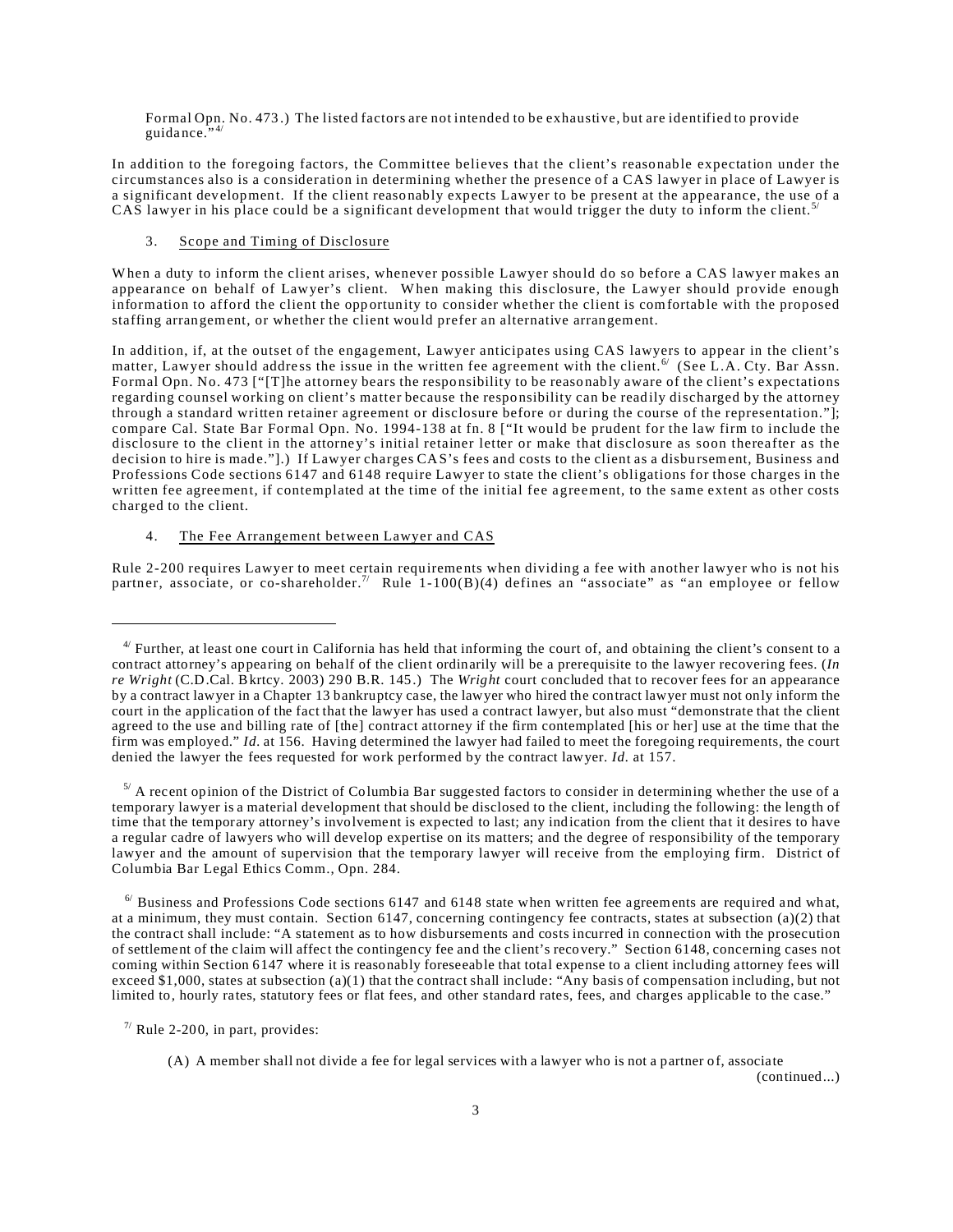employee who is employed as a lawyer." To the extent that CAS or the CAS lawyer is Lawyer's employee when making the appearance, the rule's requirements will not apply. If CAS or the CAS lawyer making the appearance is not Lawyer's employee, Lawyer must comply with rule 2-200 if the compensation paid constitutes a division of the fee.

Whether CAS or its lawyers are employees of Lawyer when appearing on his behalf is a legal question which is beyond the Committee's purview. In this opinion, the Committee assumes that CAS and its lawyers are not Lawyer's employees. The question then becomes whether the hourly fee paid to CAS or the CAS lawyer is a division of Lawyer's fee.<sup>8</sup>

In California State Bar Formal Opn. No. 1994-138, the Committee articulated the following three-part test for determining whether a particular arrangement constitutes a division of fees under rule 2-200: (1) The amount paid to the outside lawyer is compensation for the work performed and is paid whether or not the law office is paid by the client; (2) the amount paid by the attorney to the outside lawyer is neither negotiated nor based on fees which have been paid to the attorney by the client; and (3) the outside lawyer has no expectation of receiving a percentage fee. If the payment mee ts all three criteria, no regulated division of fees has occurred. (See also, *Chambers v. Kay* (2002) 29 Cal.4 th 142 [126 Cal.Rptr.2d 536 ].)

Under the facts presented, the Committee believes that a division of fees does not occur if Lawyer pays CAS or the CAS lawyer an hourly rate which meets the foregoing criteria. Billing CAS's fee as a cost, or as a separate identified entry, on Lawyer's bill to his client, also would not constitute a regulated division of fees. In addition, there would be no division of fees if CAS or the CAS lawyer bills and is paid by the client directly.<sup>9</sup>

### 5. Lawyer's Duty To Protect Client Confidential Information

Business and Professions Code section 6068(e) states: "It is the duty of an attorney [t]o ... maintain inviolate the confidence, and at every peril to himself or herself to preserve the secrets, of his or her client." The scope of the protection of client confidential information under Section 6068 (e) has been liberally applied. (See *People v*. *Singh* (1932) 123 Cal. App. 365 [11 P.2d 73].) The duty to preserve a client's confidential information is broader than the protection afforded by the lawyer-client privilege. Confidential information for purposes of Section 6068 (e) includes any information gained in the engagement which the client does not want disclosed or the disclosure of which is likely to be embarrassing or detrimental to the client. (Cal. State Bar Formal Opn. No. 1993-133.) The

 $7/$  (...continued)

of, or shareholder with the member unless:

(1) The client has consented in writing thereto after a full disclosure has been made in writing that a division of fees will be made and the terms of such division; and

(2) The total fee charged by all lawyers is not increased solely by reason of the provision for division of fees and is not unconscionable as that term is defined in rule 4-200.

 $8'$  Compare Los Angeles County Bar Association Formal Opn. No. 473 at fn. 5 (stating that "[t]he use of attorneys who are 'employees', whether full or part time, does not trigger the requirements of Rule 2-200(A) since such employee attorneys are 'associates' as defined in rule  $1-100(B)(4)$ " but also stating, "[t]his opinion does not address the question of and we express no opinion as to whether an independent contractor is an employee for purposes of Rule 2-200(A) or an outside attorney."); see also Los Angeles County Bar Association Formal Opn. No. 457 (paralegal may receive occasional bonuses without implicating rule 1-320 barring sharing legal fees with non-lawyers); Los Angeles County Bar Association Formal Opn No. 467 (discussing timing of disclosure to and consent of client, under rule 2-200); and Los Angeles County Bar Association Formal Opn. No. 470 (concluding that payment of a year-end bonus to an of counsel attorney who is not a partner, associate, or shareholder of firm and whose relationship with firm consists primarily of reciprocal referral of business, is regulated by rule 2-200).

 $9'$  Notwithstanding the Committee's conclusion that rule 2-200, requiring the client's consent to a fee division, would not ordinarily apply in situations where Lawyer has used a contract appearance attorney, members should be aware that local court rules may require such consent as a prerequisite to receiving court-awarded fees. (See, e.g., *In re Wright*, *supra*, 290 B.R. at 155-156 (holding that a fee application must inform the court of the use of a contract lawyer, as well as demonstrate that the client has consented to the use and fee rate of the contract lawyer.)) The same court also held that a lawyer who uses a contract lawyer to make an appearance may not recover a sum over the amount paid to the contract lawyer unless the lawyer specifically requests the sum in the fee application and discloses the basis for the increased amount. *Id.* at 156.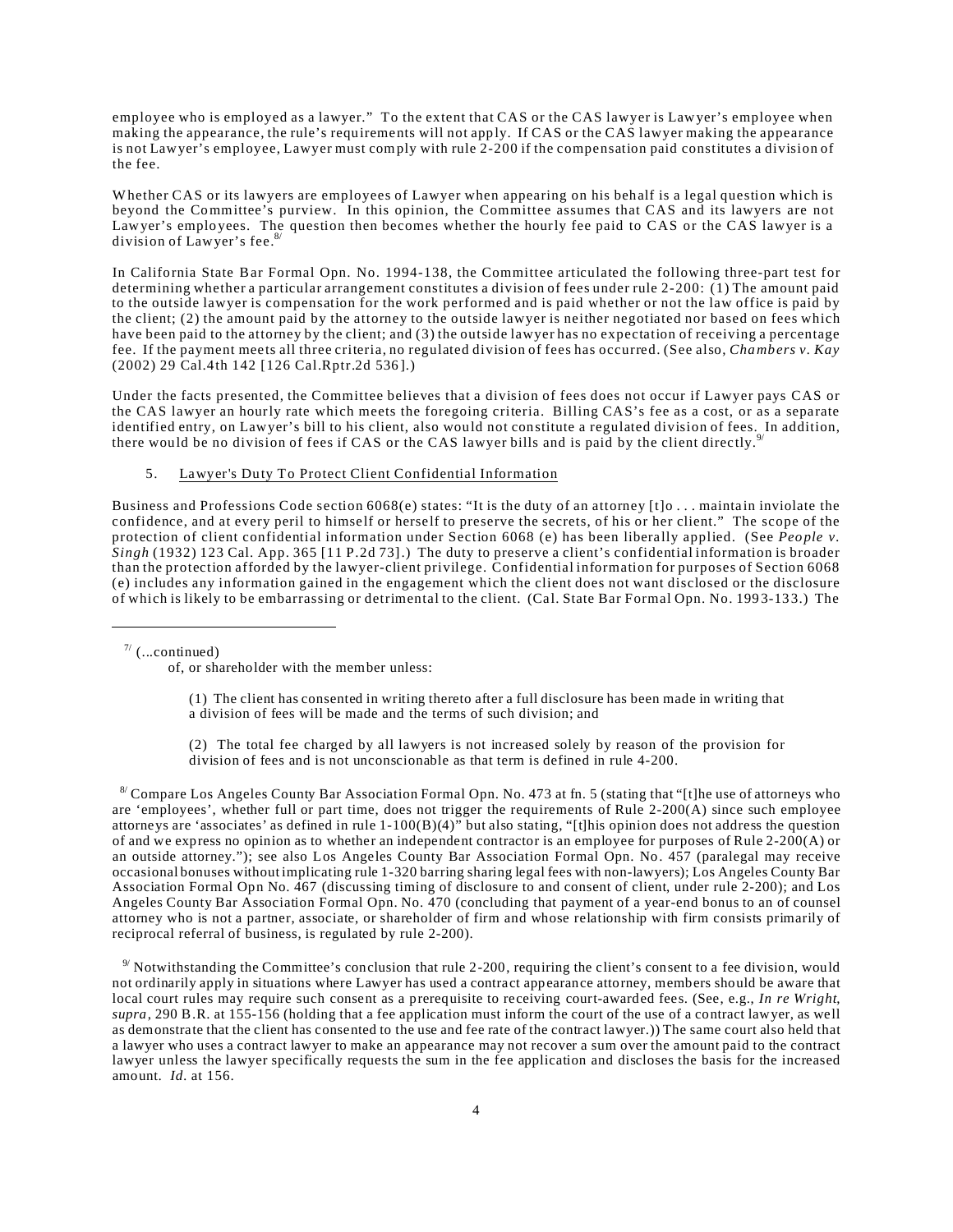duty has been applied even when the facts are already part of the pub lic record or where there are other sources of information. (See L.A. Cty. Bar Assn. Formal Opn. Nos. 267  $\&$  386.)

Competent representation of Lawyer's clients at the appearance may require Lawyer to reveal, and identify as confidential, his clients' confidential information to the CAS lawyer handling the appearance. While the duty to preserve a client's confidential information is broad in its scope, it nevertheless permits a lawyer to provide confidential information to members of a lawyer's staff who are involved in the client's representation when made to further the client's interests in a particular matter. (See, e.g., L.A. Cty. Bar Assn. Formal Opn. Nos. 374 & 423 [lawyers may use outside contractor data processors for client billings and the like so long as contractors informed of and agree to keep client information confidential; occ asionally information may be so sensitive that it cannot be disclosed to any outside agency, and lawyer must make that determination prior to any disclosure].)

The Committee believes that similar kinds of disclosures may be made to a lawyer retained to appear in a client's matter, provided that precautions are taken to assure that the information imparted to the appearing lawyer is held in confidence.

Depending on the structure of CAS and the nature of its internal working arrangements, the attorney supplied by CAS inadvertently might disclose client secre ts to CAS or to other CAS attorneys. The CAS attorney should take steps reaso nably designed to avoid this. See California State Bar Formal Opn. No.1997-150.

### B. CAS Lawyer's Duties

# 1. CAS Lawyer's Ethical Duties to Lawyer's Client

CAS's flyers and other advertising material disclaim any attorney-client relationship between CAS or its emplo yees, and the clients of lawyers such as Lawyer. This disclaimer, however, does not by itself prevent the existence of an attorney-client relationship or the CAS attorne y's assumption of ethical duties to Lawyer's client. Indeed,the facts presented here support finding an attorne y-clientrelationship would exist between Lawyer's client and a CAS lawyer.

In general, except where a court appoints a lawyer to represent a client, a lawyer-client relationship arises by virtue of an express or implied contract. (*E.g.*, Cal. State Bar Formal Opn. No. 200 3-16 1.) In *Respon sible Citizens et al., v. Superior Cou rt* (1993) 16 Cal.App.4 th 1717, 1733 [20 Cal.Rptr.2d 756], the court suggested that "one of the most important facts involved in finding an attorney-client relationship is 'the expectation of the client based on how the situation appears to a reaso nable person in the client's position.'" (*Id*. at p. 173 4.) See, *Streit v. Covington & Crowe* (2000), 82 Cal.App.4 th 441 [98 Cal.Rptr.2d 193] [an attorney-client relationship is formed by an attorney making a single appearance at a court hearing at the request and in the place of the attorney of record, whether with or without compensation] and *In re Brindle* (1979) 91 Cal.App.3d 660, 671 [154 Cal.Rptr. 563, 572] [making a court appearance on a party's behalf creates a strong presumption that an attorney-client relationship has been formed]. While the existence of a lawyer-client relationship is a question of law (*Respon sible Citizens*, 16 Cal.App.4 th at 1733), in the Committee's opinion the appearance by a CAS attorney in a representational capacity on behalf of lawyer's client constitutes such a relationship for purposes of analyzing his or her ethical duties.10/ By making an appearance for Lawyer's client, the CAS attorney steps into Lawyer's shoes to provide legal services to Lawyer's client, and in doing so, the CAS attorney undertakes the ethical duties that arise from an attorney-client relationship.<sup>11</sup>

 $10$ / In this opinion the Committee does not address whether the CAS lawyer's provision of other kinds of legal services, but not any appearance on behalf of lawyer's client, can create an attorney-client relationship between the CAS lawyer and Lawyer's client. (Compare *In re Brindle*, cited in the text above, to *Fox v. Pollack* (1986) 181 Cal.App.3d 954, 959 [226 Cal.Rptr. 532, 534-535] [no attorney-client relationship found in case involving real estate exchange transaction where interests of contracting parties who retained the lawyer to prepare documents for the exchange were *adverse* to the interests of the opposing contracting parties who claimed an attorney-client relationship with lawyer].)

<sup>&</sup>lt;sup>11/</sup> The situation here is distinguishable from those discussed in California State Bar Formal Ethics Opn. No. 2003-161, where the Committee concluded that a lawyer could effectively disclaim the *inadvertent* formation of an attorney-client relationship by stating that she will not or cannot represent a person seeking her services, and then not doing anything, such as providing legal advice, that would contradict that intent. California State Bar Formal Opn. No. 2003-161, at note 1 (citing to *People v. Gionis* (1995) 9 Cal.4th 1196 [40 Cal.Rptr.2d 456]); *id.* at page 6 (discussing *Gionis*.) Here, notwithstanding the CAS disclaimer concerning the formation of an attorney-client relationship, the CAS attorney has willingly provided legal services to Lawyer's client by acting in a representative capacity in appearing on behalf of Lawyer's client in court. Under such circumstances, CAS's disclaiming the formation of an attorney-client relationship is ineffective.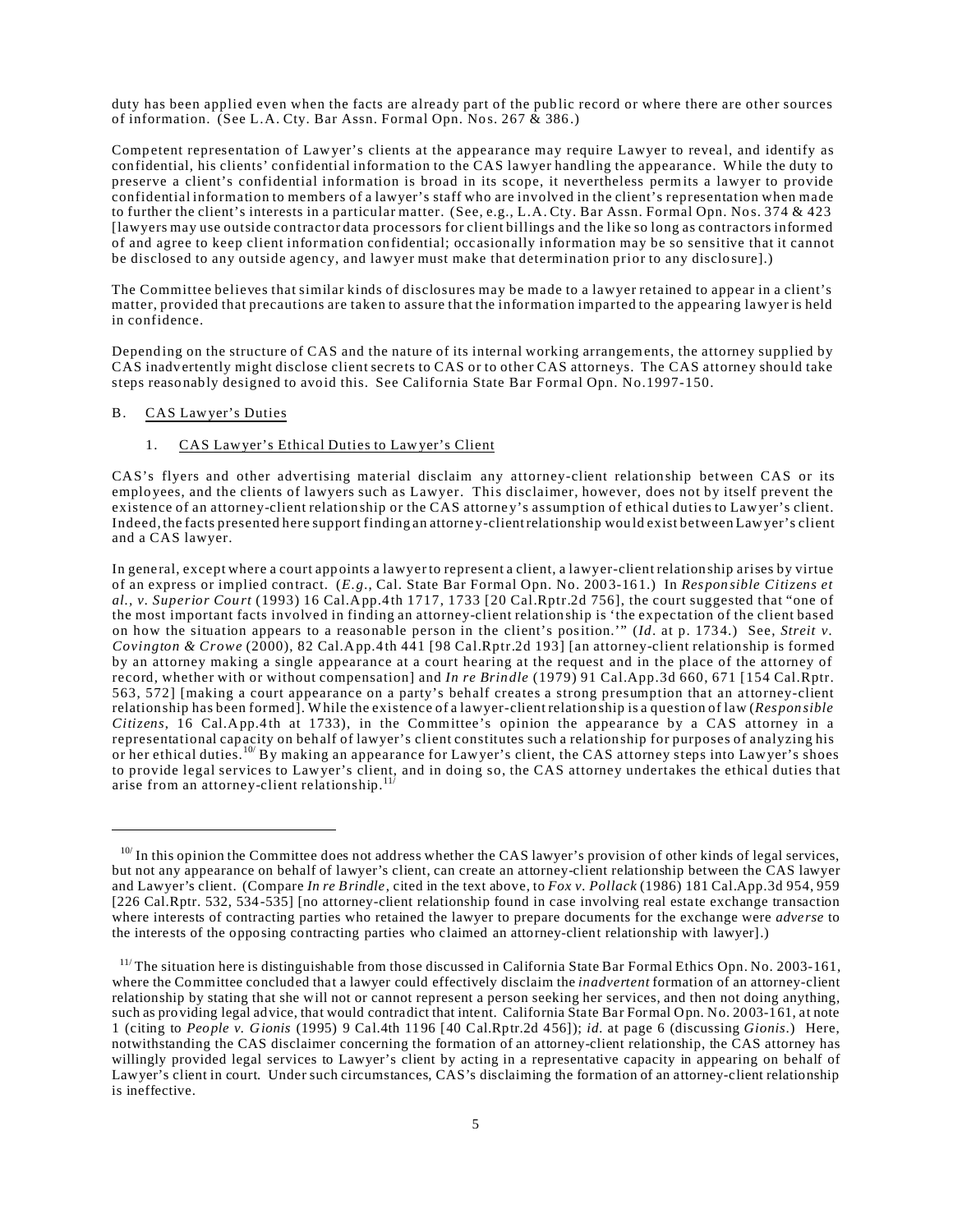Mo reover, regardless of whether the specific legal services provided by the CAS lawyer establishes an attorneyclient relationship, the CAS disclaimer would not allow an attorney to avoid those ethical duties that can arise in the absence of an attorney-client relationship.<sup>12</sup> This Committee long has recognized that the ethical duties will attach when a lawyer's relation ship with a person or entity creates an expectation that the lawyer owes a duty of fidelity or when the lawyer has acquired confidential information in such a capacity. (Cal. State Bar Formal Opn. No. 1981-63; *William H. Raley Co. v. Superior Cou rt* (1983) 149 Cal.App.3d 1042, 1046-1047 [197 Cal.Rptr. 232] ["One who is licensed to practice as an attorney in this state must conform to the professional standards in whatever capacity he may be acting in a particular matter."].)

Among the ethical duties of the CAS lawyer, whether or not an attorney-client relationship is found to exist, are the duties to comply with the law and rules governing conflicts of interest. These conflicts rules include rule 3-310(E), which states: "A member shall not, without the informed written consent of the client or former client, accept employment adverse to the client or former client where, by reason of the representation of the client or former client, the member has obtained confidential information material to the employment." In *Allen v*. *Aca dem ic Games League of America, Inc.* (C.D. Cal. 1993) 831 F.Supp. 785, the court applied rule 3-310(E) even in the absence of a lawyer-client relationship. The court reasoned that the policies underlying the California Rules of Conduct – "to protect the public and promote respect and confidence in the legal professional"<sup>13/</sup> – were present, and allow a lawyer to avoid disqualification merely because the lawyer had not been a lawyer when the disqualifying events arose would undermine pub lic confidence in the profession. (*Id.* at 788 -789 .) Accordingly, the court disqualified both the lawyer and his firm.

This Committee applied a similar rationale in California State Bar Formal Opn. No. 1981-63 in concluding that a City Council member's law firm could not represent tort litigants against the City even if the City consented. Here, even if it were held that the CAS lawyer did not have an attorney-client relationship with Lawyer's client, the policies underlying the California Rules of Conduct would allow application of Rule 3-310(E) to a CAS lawyer who obtains confidential information regarding Lawyer's client in connection with providing services for that client. Rule 3-310(E) would preclude the CAS lawyer, without first obtaining that client's consent, from accepting the representation of a new client in matter in which the confidential information could be used or disclosed for the benefit of the new client against the wishes or interest of Lawyer's client. (See also Cal. State Bar Formal Opn. No. 2003-161, Part III.)

The Committee concluded that the reasoning of *Allen v. Academic Games League of America, Inc.*, *supra*, 831 F.Supp. 785, and of California State Bar Formal Opn. No. 1981-63 app ly equally to a CAS attorney who makes an appearance on behalf of Lawyer's client. Whether or not the CAS attorney is found to have formed an attorne yclient relationship, he owes other ethical duties to Lawyer's client, including the duty to comply with conflict of interest rules, and the duties to maintain the confidence and to preserve the secrets of Lawyer's client.

## 2. CAS's Advertising and Soliciting For Work on Behalf of Its Lawyers

As noted above, in its advertising CAS disclaims any attorney-client relationship with Lawyer's clients, which suggests that Lawyer will be its only "client." The Committee has concluded, however, that by appearing as a lawyer on behalf of Lawyer's client, CAS lawyers assume the ethical duties of a lawyer to Lawyer's clients. To the extent that CAS's promotional mate rials suggest that such a relationship does not exist, they mislead attorne yrecipients of the materials regarding the nature and implications of the service CAS is providing. This raises the issue of whether CAS's advertising, which is directed only to lawyers, violates any of the ethical duties of CAS lawyers.

California has both a rule, Rule 1-400, and a statute, Business and Professions Code sections 6157-6158.7, that regulate lawyer advertising. Business and Professions Code section 6106, which imposes discipline for acts involving moral turpitude, disho nesty or corruption, is also relevant to this inquiry.

Rule 1-400 (Advertising and Solicitation) states in relevant part:

"(A) For purposes of this rule, "communication" means any message or offer made by or on behalf of a member concerning the availability for professional employment of a member or a law firm directed to any former, present, or prospective client, including but not limited to the following:

<sup>&</sup>lt;sup>12/</sup> See California State Bar Formal Opn. No. 2003-161, Part II. Accord, Utah State Bar Ethics Advisory Opinion Committee Opn. No. 96-12 and Kansas Ethics Opn. No. 93-08.

 $13/$  See Rule 1-100(A).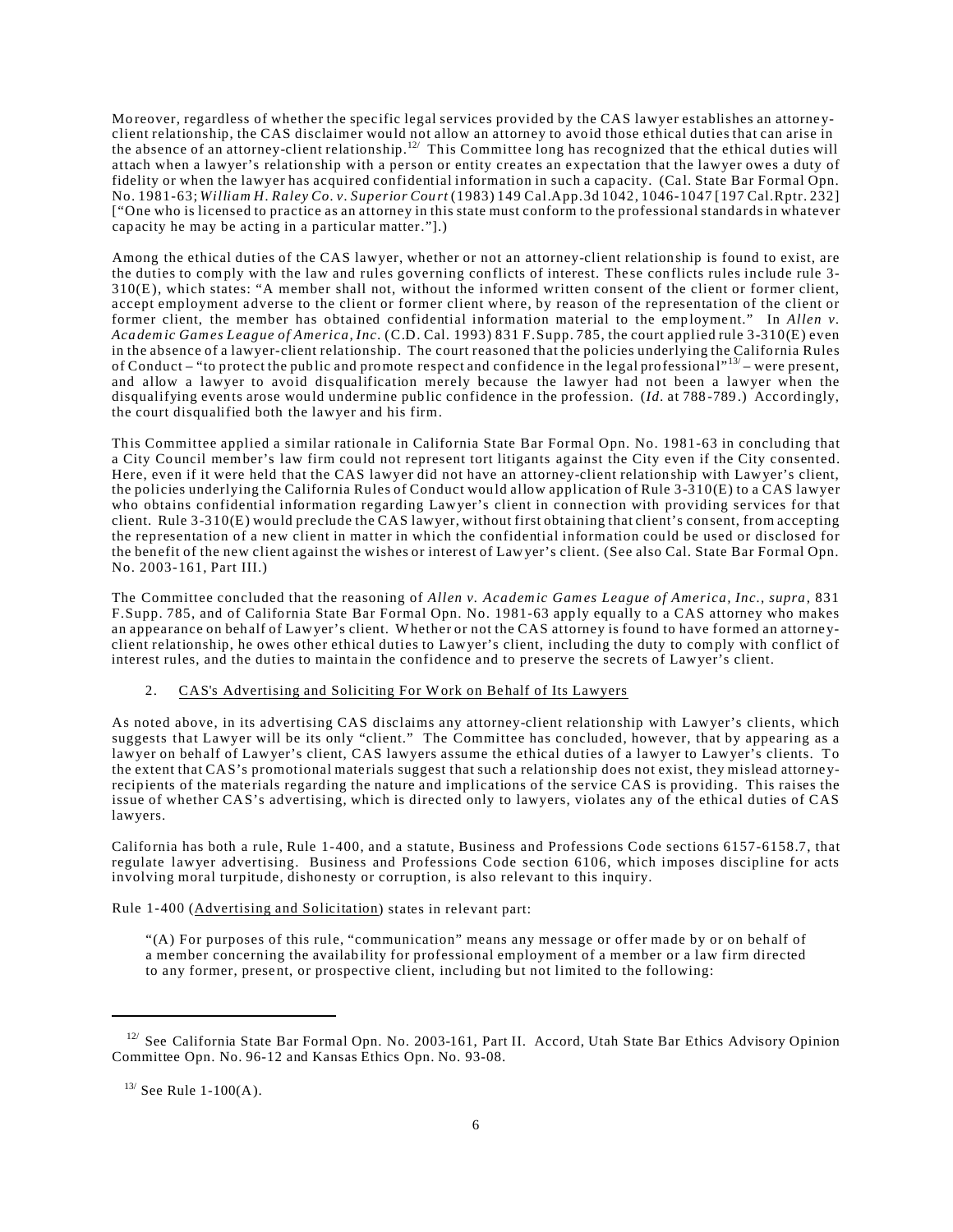\* \* \* \*

(2) Any statione ry, letterhead, business card, sign, brochure, or other compara ble written material describing such member, law firm, or lawyers; or

(3) Any advertisement (regardless of medium) of such member or law firm directed to the general public or any substantial portion thereof;

\* \* \* \*

(D) A communication or a solicitation (as defined herein) shall not:

(1) Contain any untrue statement; or

(2) Contain any matter, or present or arrange any matter in a manner or format which is false, deceptive, or which tends to confuse, deceive, or mislead the public; or

(3) Omit to state any fact necessary to make the statements made, in the light of circumstances under which they are made, not misleading to the public  $\ldots$ "

In its promotional mate rials CAS advertisesits lawyer's availab ility to make various types of appearancesfor a fee. Such statements are "communications" subject to rule 1-400 if they are "directed to any former, current, or prospective client."<sup>14/</sup> Further, rule 1-400 is explicit that its coverage includes not just communications made by a lawyer, but also communications made on behalf of the lawyer, such as by CAS. This inclusion within the ambit of rule 1-400 of communications made on behalf of a lawyer is based on agency concepts (see *Belli v. State Bar* (1974) 10 Cal.3d 824, 837 and 840 [112 Cal.Rptr. 527]).

The Committee previously opined in California State Bar Formal Opn. No. 1981-61, however, that lawyer-tolawyer communications do not come within the scope of the predecessor to rule 1-400 if the communications seek professional employment *through* the assistance or recommendations of the recipient attorney, or even if the communication seeks professional employment *by* the recipient attorney. The Committee reasoned that the predecessor of rule 1-400 is intended to prevent fraud, undue influence, and other abuses to which lay persons might be subject. Consequently, the rule should not apply to lawyer-to-lawyer communications because lawyers are unlikely to be affected by such vexatious conduct. Thus, to the extent the CAS advertising is directed to lawyers, it is not governed by rule 1-400.<sup>15</sup>

This, however, does not end the inquiry. Since the Committee's issuance of opinion no. 1981-61, the legislature in 1993 enacted Business and Professions Code sections 6157-6157.4, which overlap rule 1-400 in also prohibiting false, misleading, and deceptive advertisements. Then in 1994 the legislature amended portions of sections 6157-615 7.4 and enlarged their scope with the addition of new sections 6158-6158.7, which deal with advertising by electronic media. These sections, however, do not provide a definitive answer to whether they encompass CAS's advertising to lawyers.

On the one hand, sections 6157-6158.7, unlike rule 1-400, are not by their express language limited to communications to a "former, present, or prospective client." Thus, they arguably would apply to any false, misleading, or deceptive advertisement directed to a lawyer by CAS on behalf of CAS lawyers.

On the other hand, a review of sections 6157-6158.7 suggests that, like rule 1-400, it is intended to deal only with advertising to former, prese nt, or prospective clients desp ite the absence of that limiting language in those sections. As the Committee reasoned in opinion no. 1981-61, the purpose of restrictions on lawyer advertising is to protect the public, and not to protect other lawyers who can be presumed able to protect themselves. This conclusion is

 <sup>14/</sup> See California State Bar Formal Opn. No. 1995-143, which distinguishes between communications and in-person or telephonic solicitations. A communication is a message made by the lawyer concerning the availability for professional employment directed to prospective clients, and can be found when a message is merely directed to potential clients regardless of whether such message is ever actually received by any potential client, for example, when transmitted by electronic media advertising.

<sup>&</sup>lt;sup>15/</sup> As stated in California State Bar Formal Opn. No. 1981-61, this analysis assumes that if Lawyer delivers the CAS advertising materials to his client, he is not doing so as the agent of the CAS lawyer. That opinion also suggests that even though the predecessor of rule 1-400 does not apply to lawyer-to-lawyer advertising, abuses can be redressed. See for example, Business and Professions Code sections 6067, 6068(a), and 6106.